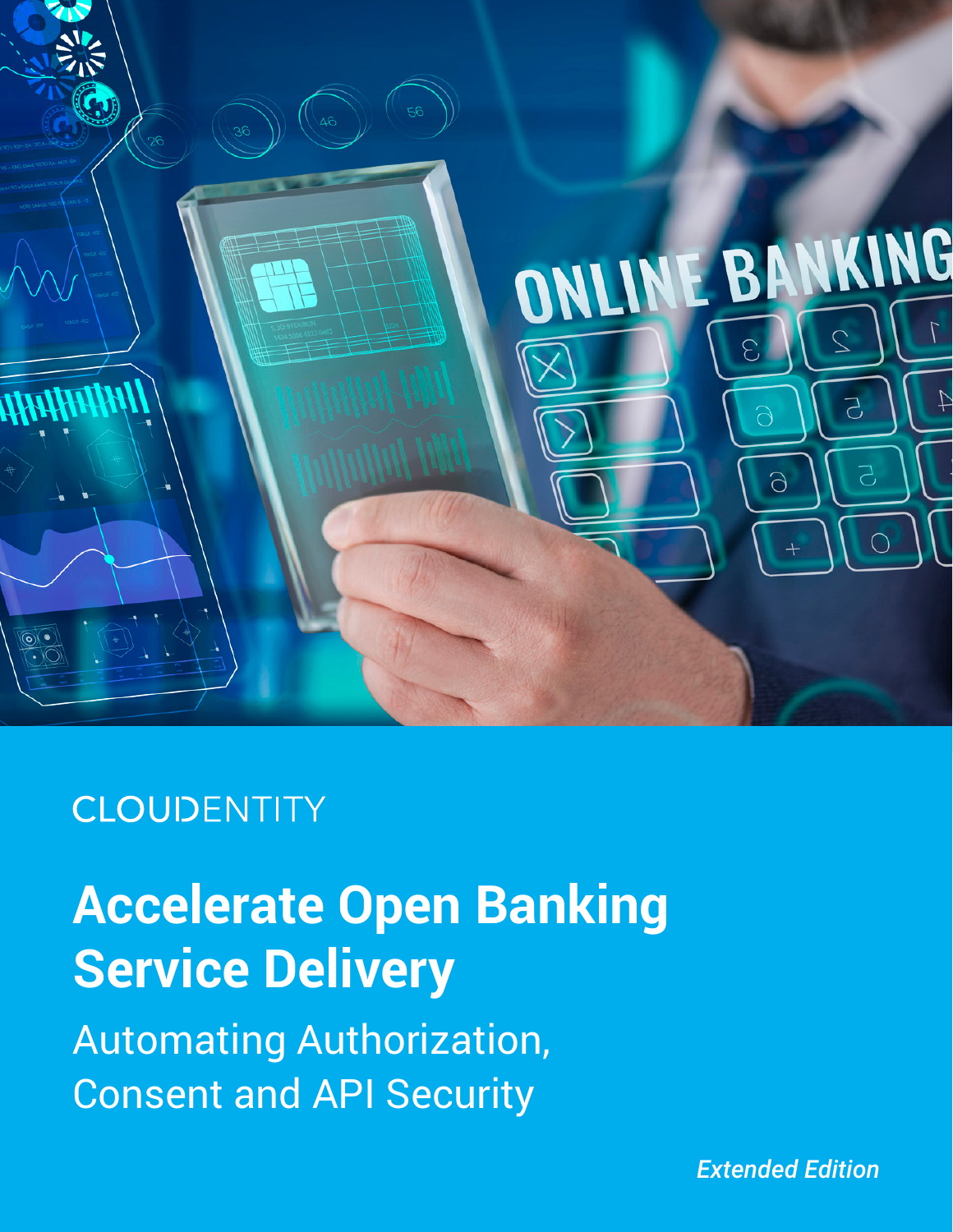Open Banking promises to revolutionize the experience of banking as we know it. By enabling a vast array of new financial services, Open Banking presents customers with even more avenues to support their financial wellness. It also offers new business and service innovation opportunities for banks and FinTech companies alike.

But the sharing of data between financial institutions and FinTech companies required in an Open Banking world introduces cyber threat and privacy concerns, as well as compliance requirements. To fully realize the capabilities of Open Banking in a way that earns the trust of customers and partners, companies must ensure the utmost security of customer data as it flows between users, applications, and services – all the way down to the complex array of distributed APIs that are the underpinnings of all modern financial transactions.

Addressing these concerns with Cloudentity's modern application authorization solutions not only mitigate cyber attack and data privacy risks, but also accelerates digital business by modernizing legacy apps and increasing developer velocity for service enhancement and time to market.

## **What is Open Banking?**

Open Banking is the practice of banks and other financial institutions, with explicit customer consent, sharing customer data among distinct corporate divisions and with third party financial service providers.

The advantages of this data sharing are realized by customers and banks alike. Customers get better and faster access to services offering financial transparency and streamlined journeys, from account setup and payments to purchases of financial and third-party products. Financial firms gain greater insights about classes of customers and services as part of KYC (Know Your Customer) initiatives. Firms can use a data-driven approach to provide other useful information or facilitate access to other services at customers' fingertips. Open Banking protocols, such as P2D2 and FDX, also set the stage for powering up new and future B2B2C applications by providing a mechanism from which to drive third-party services into a standards-based and secure data exchange ecosystem.

The evolution is underway. According to Statista, 24.7 million people worldwide used Open Banking services in 2020, a number that is forecast to more than quintuple to 132.2 million in 2024. Open Banking is already enhancing various kinds of services and personal financial management tools. Aggregation services offer visibility, allowing customers to see all their accounts from different financial institutions consolidated in one place. Services for budgeting, debt management, debt advising, product comparison and recommendations help customers manage and gain more control over their financial lives. The possibilities for Open Banking service innovation are limitless.

The data sharing that enables these services happens the way most modern services share information with one another - via APIs. Application Programming Interfaces provide a set of rules and protocols that determine the way systems communicate with each other, allowing data to flow between apps, services, platforms and financial providers. Applications and APIs can further present this information in a way that is easy for the user to navigate and act upon.

## **Open Banking drivers**

A number of factors are spurring on the Open Banking transformation. In many regions, the main impetus is compliance and regulation. To stimulate innovation and competition, Europe's PSD2 initiative directed banks to give third party payment service providers access to the information of customers who have consented to sharing that data. Since its 2018 issuance, this initiative has reverberated across the globe, taking different incarnations in different countries.

In other regions such as North America, market factors are the driving force. Customer behavior is changing. Consumers are no longer limited to the offerings of local financial service providers. Whether being a part of the "iPhone generation" or just being stuck at home during a pandemic, users have become accustomed to digital transactions replacing physical ones and seek frictionless, seamless interaction.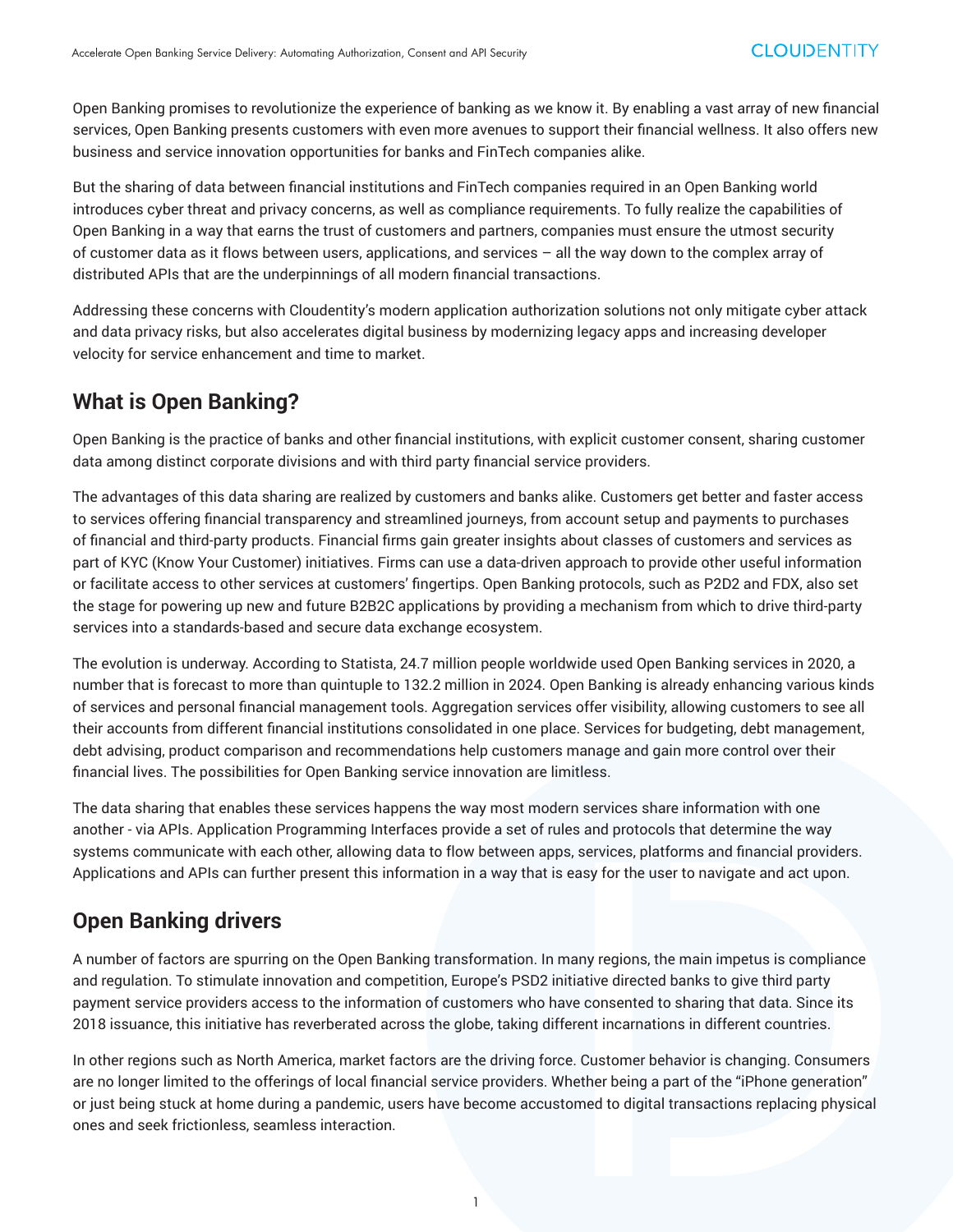Overall, there is a desire for an enhanced orchestrated user experience that merges financial information. Banks and financial service providers who can offer this sort of holistic digital engagement will be in a better position to serve the expectations of a modern customer base.

## **Risks and Requirements**

#### **Security and compliance**

Open banking practices carry unlimited potential for new services and insights that benefit both customers and financial service providers. But opening an institution's APIs to third parties is not without security and compliance risks.

A decentralized management approach to authentication and authorization within a financial services API and service portfolio could allow threat actors to perform account takeover or identity theft, carry out unauthorized funds transfers, conduct money laundering, or fraudulently take out loans or credit cards under a bona fide customer's name. Competitors could potentially target an institution's existing customers and undercut prices. Even inadvertent data leakage to partners has business and privacy consequences. Other risks include exploitation of API-specific vulnerabilities as listed in the OWASP API Top 10.

What's more, a host of evolving industry and data privacy mandates must be considered. Among the numerous privacy compliance specifications across the globe are GDPR, CCPA, PIPEDA, LGPD, and PDPA. Each of these directives carries data protection obligations and penalties ranging from data leakage notification affecting reputation, to per-instance fines affecting profitability.

#### **Privacy Consent**

Another consideration in Open Banking is incorporating customer privacy consent. Financial institutions, whether to meet data privacy regulations or to boost user trust, must provide customers the ability to stipulate how their sensitive personal and financial data is to be used. Depending on the user, service and data privacy obligations, Open Banking consent management will need to cover personal data collection, access, sharing, redaction, protection, subject inquiry response, usage audit and destruction.

#### **Open Banking standards and APIs – PSD2, FDX and others**

PSD2 is the European Union's 2018 expansion of the 2007 Payment Service Providers Directive. PSD2 has two main objectives: to boost innovation and competition in the financial sector by enabling third parties to take part in the financial value chain; and to improve security and consumer protections by protecting electronic transactions and consumers' financial data.

- It orders European banks and other financial institutions to, with customer consent, give third party payment service providers access to customer information.
- It introduces new security requirements such as Strong Customer Authentication (SCA), which obligates banks to enforce the use of two-factor authentication protocols.

FDX is a non-profit organization that developed a standard communications protocol, the FDX API, to enable secure consumer and business access to financial data.

Other standards that support Open Banking include Financial-grade API (FAPI), Open Financial Exchange (OFX), and the Durable Data API (DDA), which all serve to advance means to securely exchange financial data and share customer account information.

Authorization governance solutions must be able to support a range of data exchange protocols and standards to enable financial business flexibility, service benefit, and system interoperability.

Customers and financial partners want to ensure that personal and financial data access and exchange are within the bounds of their approved usage. However, conventional approaches to applying fine-grained access policy according to privacy consent across distributed applications, services and APIs are currently inefficient, inadequate and not scalable.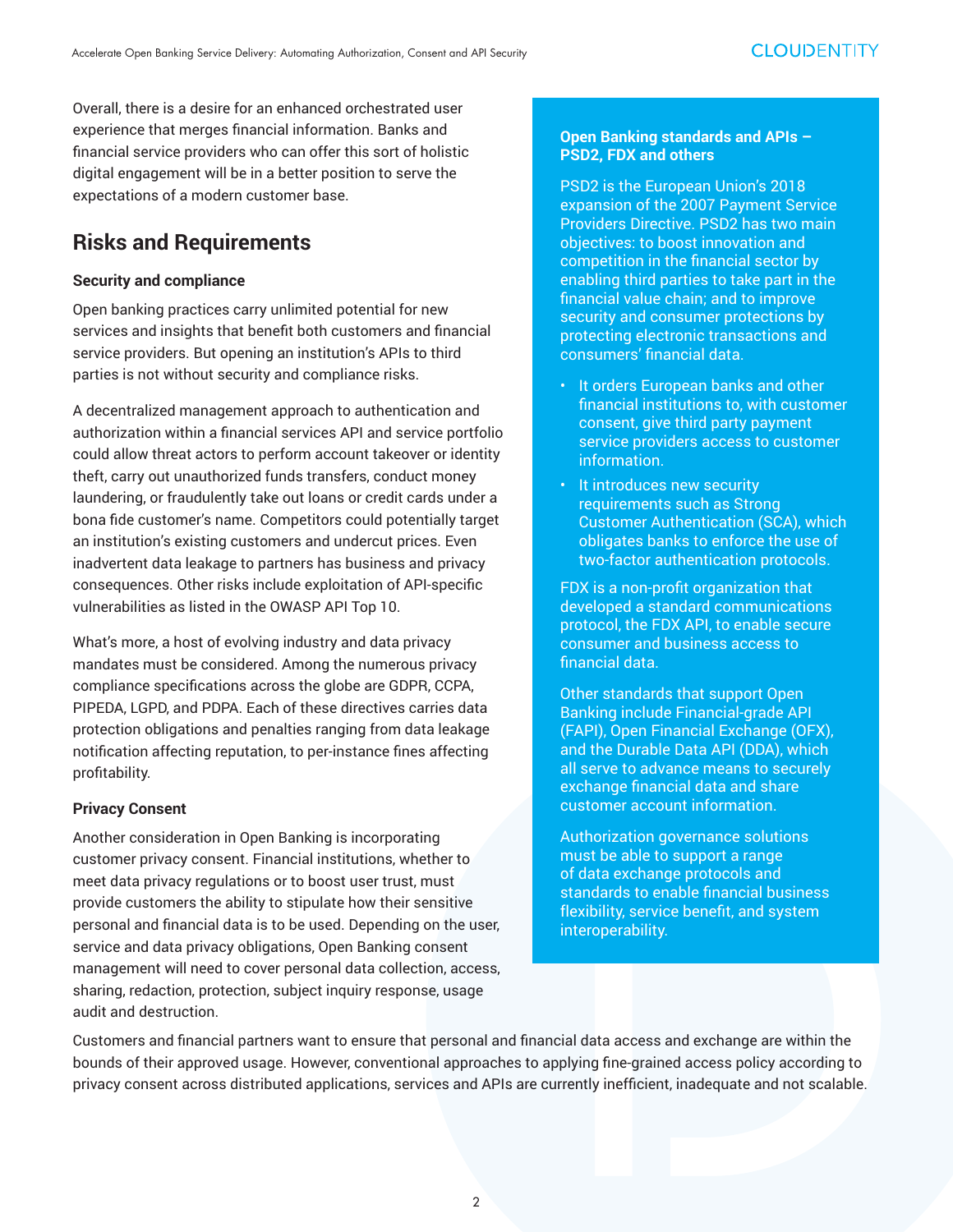## **Current challenges**

#### **App and API security exposures**

A major challenge with securing apps, services and APIs today is that financial institutions and FinTech providers lack service and API visibility, centralized policy control, and transactional enforcement processes. The responsibility of access and security controls for each app, service and API often lies with engineering, which can result in controls that are difficult to manage and audit.

Additionally, the sheer volume of APIs and service gateway connections has grown. Developers are contending with increased application access demand and complex multi-cloud workloads, making it an unwieldly process to discover and identify new or shadow services and APIs, as well as include them in standardized, granular access and data protection modes.

#### **The limits of authentication**

Authentication is the process of verifying the identity of a user, device, or service, often based on factors of what the entity knows or has. Depending on the scope of the authentication process, such as device configuration or location, it may also include determining the level of access to a system or data.

The use of federated authentication mechanisms, such as single sign-on (SSO) and multi-factor authentication (MFA), are commonplace for session-based system access. However, identity-centric, session-based authentication does not provide the breadth of fine-grained policy, nor depth of transactional data exchange enforcement required for Open Banking. Furthermore, most of these authentication solutions do not typically extend granular controls down to service and API data exchange in a uniform manner and at real-world performance requirements.

#### **Inefficient authorization**

Authorization verifies that an entity, be it a user, machine, application or API, has permission to access a resource, which includes other services, APIs and data, and applies a stateful policy to determine the scope of allowed transactions. In most financial service organizations, developers hard-code authorization rules and privacy controls into each application. This inefficient, bespoke process is prone to human error, policy inconsistency and operational blind spots, opening the business up to attack and compliance exposures.

Access control lists (ACL) or role-based authorizations are no longer adequate to support the dynamic, detailed transactional control requirements of Open Banking. Given the number of API and service connections, volume of requests, and changing rule sets, decentralized authorization models cannot be maintained or scaled to mitigate Open Banking security risks.

#### **Prolonged service delivery**

The lack of a streamlined authorization method also slows down application modernization, business integration and service improvement projects. IT's ability to ensure timely service and app enhancements is often stymied by inefficient and inconsistent authorization management due to variations in app and API visibility, access and authorization controls. This results in more prolonged security validation cycles, delaying application release.

#### **A more effective, automated approach**

The security and privacy requirements of Open Banking make it clear that a new approach to authorization management is needed. Financial firms must be able to offer cloud-native, fine-grained authorization controls to secure access to APIs and sensitive personal data, thereby retaining customer trust and fulfilling compliance requirements. More so, to quickly bring new services to market that leverage the power of Open Banking, companies must improve development and DevSecOps proficiency by decoupling authentication and authorization to enable more standardized policy and faster security auditing.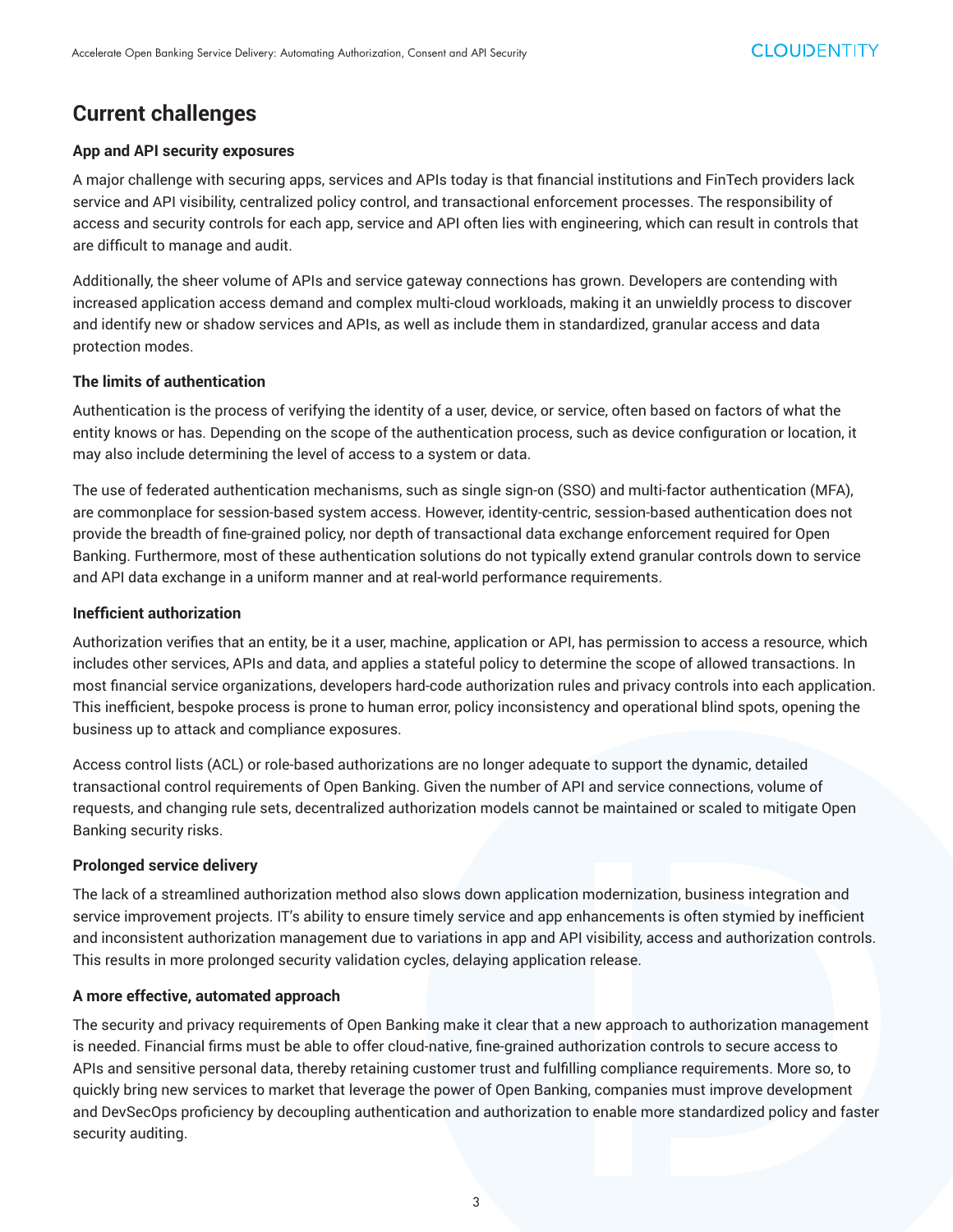Given the challenges of decentralized management, policy granularity, and transactional enforcement mechanisms for authorization, and its impact on enterprise service delivery and attack surface, organizations need a flexible, automated and contextualized way of managing cloud-native authorization.

## **Cloudentity authorization governance for Open Banking**

Accelerating service delivery and increasing DevSecOps proficiency requires moving user, machine and service access and data exchange authorization to the edge. It requires development automation through an externally managed, declarative authorization service that can invoke fine-grained authorization policy as code and dynamic enforcement.

Cloudentity provides a flexible and scalable solution for modern application authorization to enable Open Banking initiatives within an enterprise's existing hybrid, multi-cloud and microservices infrastructure. The approach ensures continuous API access control and personal data privacy for the high-value, sensitive information in the care of financial institutions.

Through Cloudentity's cloud-native authorization service, financial institutions can decouple identity and authorization, orchestrate service and app on-boarding, enable fine-grained authorization policy as code, assure privacy consent, and gain transaction-level enforcement at hyperscale.

#### **On-boarding, fine-grained policy management and privacy consent - at scale**

#### **Open Banking security requirements:**

- Capturing and managing consent and authorization scope from users, customers, applications and APIs
- Discovering, identifying and onboarding a multitude of apps, services and APIs into the identity and authorization ecosystem
- Managing fine-grained authorization policy to ensure conditional access and compliant data exchange
- Enabling internal and third-party "tokenized" access via Open Authorization (OAuth), rather than passing actual entity credentials, with granular permissable data scope
- Enforcing granular access and data exchange controls at the transactionlevel between entities, apps, APIs and services
- Orchestrating authorization control provisioning across identity, microservice, security and fraud systems

Developers can make use of Cloudentity's automated onboarding to bring apps and APIs into the identity and authorization ecosystem. The service automates discovery of services, API gateways and APIs, and classifies them to expedite cataloging authorization context to be normalized and extended. As new services are identified, they can be incorporated into existing policy-based enforcement controls.

Instead of deciphering hard-coded authorization policy for each application and API, Cloudentity enables the creation of fine-grained authorization policies through a graphical editor, so even non-developers can understand and create policy without coding or configuration expertise. This provides policy as code agility, where granular policy packs can be standardized, centrally managed, and readily provisioned across distributed applications and services.

Cloudentity also enables financial institutions to meet privacy consent requirements with self-service consent workflows and dynamically applied data governance guiderails to prevent unpermitted information leakage while capturing user permissions and API/service transaction activity logs.

Once activated, authorization enforcement occurs at the transaction-level and at hyper-scale within on-premises and cloud container/microservices environments such as Kubernetes. High-performance processing of millions of transaction requests per second occurs as close as possible to each service component, with full data lineage to extend policy monitoring, reporting, auditing, and forensics.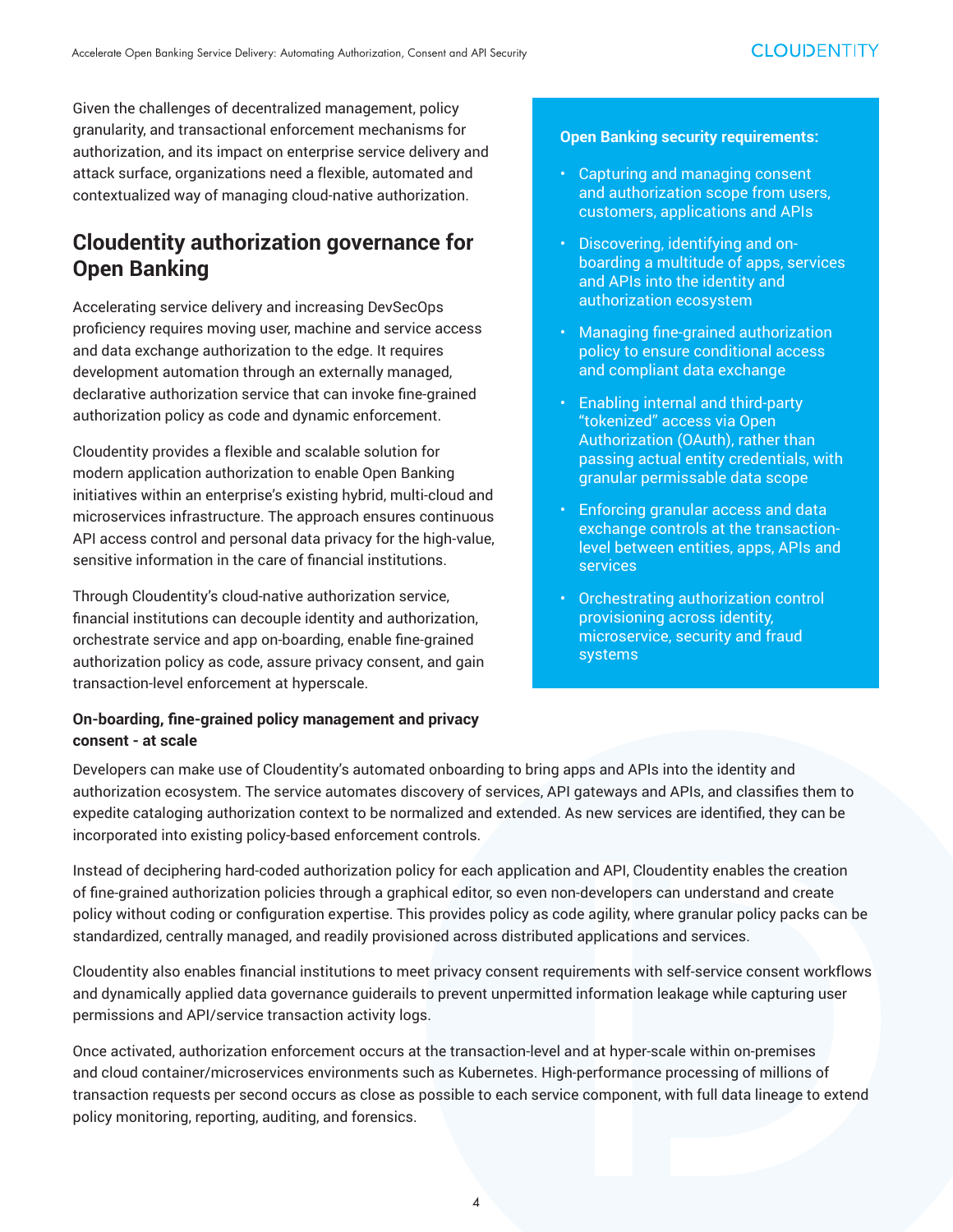By placing access and data exchange enforcement as close to the service or API as possible, Cloudentity provides Zero Trust controls for all ingress and egress decision points to prevent north/south perimeter and east/west lateral attack, unauthorized access and data leakage risks.

#### **Development at the speed of business**

With authorization and consent management decoupled from the application and by encompassing this management as a service, the need for prolonged security verification for new apps is removed, increasing developer velocity. DevSecOps teams can readily verify standard polices, consent management and transactional enforcement for apps, services and API access and data exchange leveraging Cloudentity's platform. Developers, architects, analysts and auditors can inspect and understand policies, see how they have been applied, and have proof of enforcement through a rich analytics dashboard, end-to-end audit log, and tamper-proof privacy consent ledger.

#### **Fast, easy, infrastructure-agnostic deployment**

Cloudentity's microservice delivery model and infrastructure-agnostic approach allows customers to seamlessly integrate authorization governance into their existing identity, API, container and security management ecosystem. The solution offers pre-built connectors that work with popular identity management and IdP sources, such as those from Okta, Google and Microsoft, and is standards-based, supporting protocols such as OAuth 2.1, FAPI R/W, OIDC and SAML2. Since Cloudentity separates authentication sources from app authorization, IdPs can be readily switched or aggregated for added flexibility.

The solution also works with a broad range of popular API gateway platforms, such as those from Axway, Google, Amazon, Microsoft and Kong, to dynamically identify, catalog and on-board APIs and enable dynamic authorization. Cloudentity solutions are distributed as a lightweight Linux package, platform specific serverless component, or as a Docker container via container orchestration platforms. Operating within a Kubernetes cluster, the solution provides east/ west lateral connection visibility, tracking and policy enforcement. Beyond built-in analytics, all system changes, user consent and end-to-end transaction events are tracked and can be forwarded to logging, fraud and SIEM systems.

## **Unique, enterprise-class capabilities**

As a pioneer and innovator in authorization governance automation, Cloudentity brings to market a significant set of capabilities. Through Cloudentity's externalized, declarative authorization approach, financial institutions and FinTech companies alike gain engineering, operational and security advantages, while reducing their attack surface and compliance exposures. Cloudentity offers unique, enterprise-class features that align to Open Banking requirements.

#### **Automated user, app, API onboarding into AuthN/AuthZ ecosystems**

Cloudentity facilitates user consent management and enables developers to securely register applications, APIs and API gateways to apply authorization policy. As new services and APIs are identified through registered API gateways, authorization policy is dynamically applied and enforced.

#### **Authorization policy orchestration**

Cloudentity expedites application, services and API inventory, fine-grained policy development, and declarative authorization provisioning across hybrid, multi-cloud and microservices. Our solutions simplify policy management leveraging a graphical, natural language rules editor, multi-source context normalization, and pre-defined compliance policy packs.

#### **Application and service data governance**

Cloudentity dynamically applies data exchange and privacy consent governance guiderails between service and API data requests in order to negate or redact unpermitted information, while capturing the transaction lineage of where data was sourced (for example, the IDP or database) and how that data attribute moved between internal and external systems, ensuring privacy, compliance, forensics and auditability.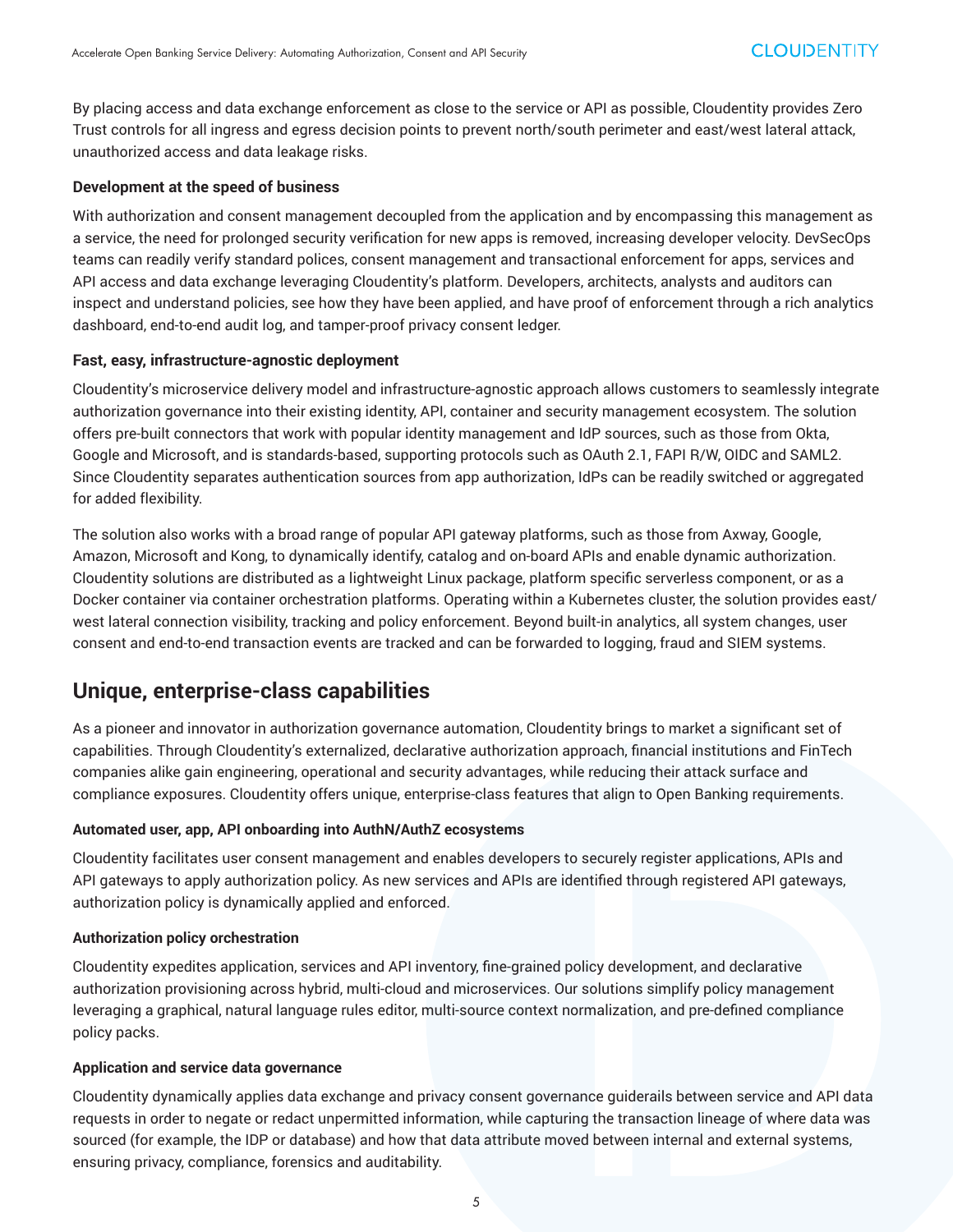Cloudentity Privacy Ledger™ provides a tamper-proof audit of the who, what, where, when and why consent was granted and to whom.

#### **Consent governance workflow**

Cloudentity manages user and customer privacy consent process flows end-to-end to meet personal identifiable information (PII) data security and management obligations, including collection, access, sharing, redaction, protection, subject inquiry response, usage audit and destruction. Enterprises can readily extend controls and capabilities within their existing identity, app, service and API infrastructure to support self-service privacy management, Open Data integration, privacy compliance, and data protection measures.

#### **Transaction enforcement at hyperscale**

Cloudentity applies real-time enforcement at the transaction level between entities, applications and microservices at the edge, ensuring authenticated access and authorized data exchange for each transaction. Operating at millions of transaction requests per second, Cloudentity delivers 60 times the performance of OAuth token minting and evaluation at 90% lower latency compared to other solutions.

#### **Perimeter and lateral microservice Zero Trust**

Cloudentity discovers and catalogues services and APIs, and enforces fine-grained authorization policy for machine-tomachine and service-to-service requests to assure continuous Zero Trust control for all service ingress and egress decision points, mitigating OWASP API vulnerabilities and preventing

#### **With Cloudentity, you can...**

- Streamline on-boarding apps and APIs into the identity ecosystem
- Integrate seamlessly with existing IdPs and API gateways
- Aggregate context data across IAMs, IdPs, apps and other sources
- Externalize Open Data management for consent, API security, authorization and reporting
- Satisfy business, industry and regulatory compliance leveraging builtin and extensible policy packs, as well as end-to-end data lineage
- Dynamically enforce all app and API access / data exchange at the transaction level
- Gain high-performance control that negates OAuth token examination and re-tokenization latency
- Expedite adhering to Open Banking, FDX, PSD2 and CDR specifications

unauthorized north/south perimeter and east/west lateral access and data leakage risks.

## **Case Study: Achieving compliance with a unified authorization system**

#### **Challenge**

A large financial institution needed to adhere to the NYDFS cybersecurity regulation's data privacy and audit specifications, one of which, for example, was adaptive multi-factor authentication for sensitive transactions. Decentralized management with disparate authorization and authentication coding, as well as complex business logic, made fulfilling compliance requirements a cumbersome and costly task. The company needed to aggregate user data across directories and domains, while supporting IAM platforms and advancing DevSecOps initiatives.

#### **Solution**

Cloudentity provided its modern application authorization solution and rapidly onboarded hundreds of applications, both cloud-first and legacy applications. The new unified system offers a way to centrally govern identity and authorization, and apply policy as code. It aggregates multiple sources of identity data, normalizes authorization context, and integrates with multiple existing IAM and access technologies. Cloudentity's out-of-the-box, standards-based policy packs simplify policy activation and governance, including support for NYDFS controls. The solution also delivers rigorous consent management services at the data object-level, and provides robust and immutable auditability.